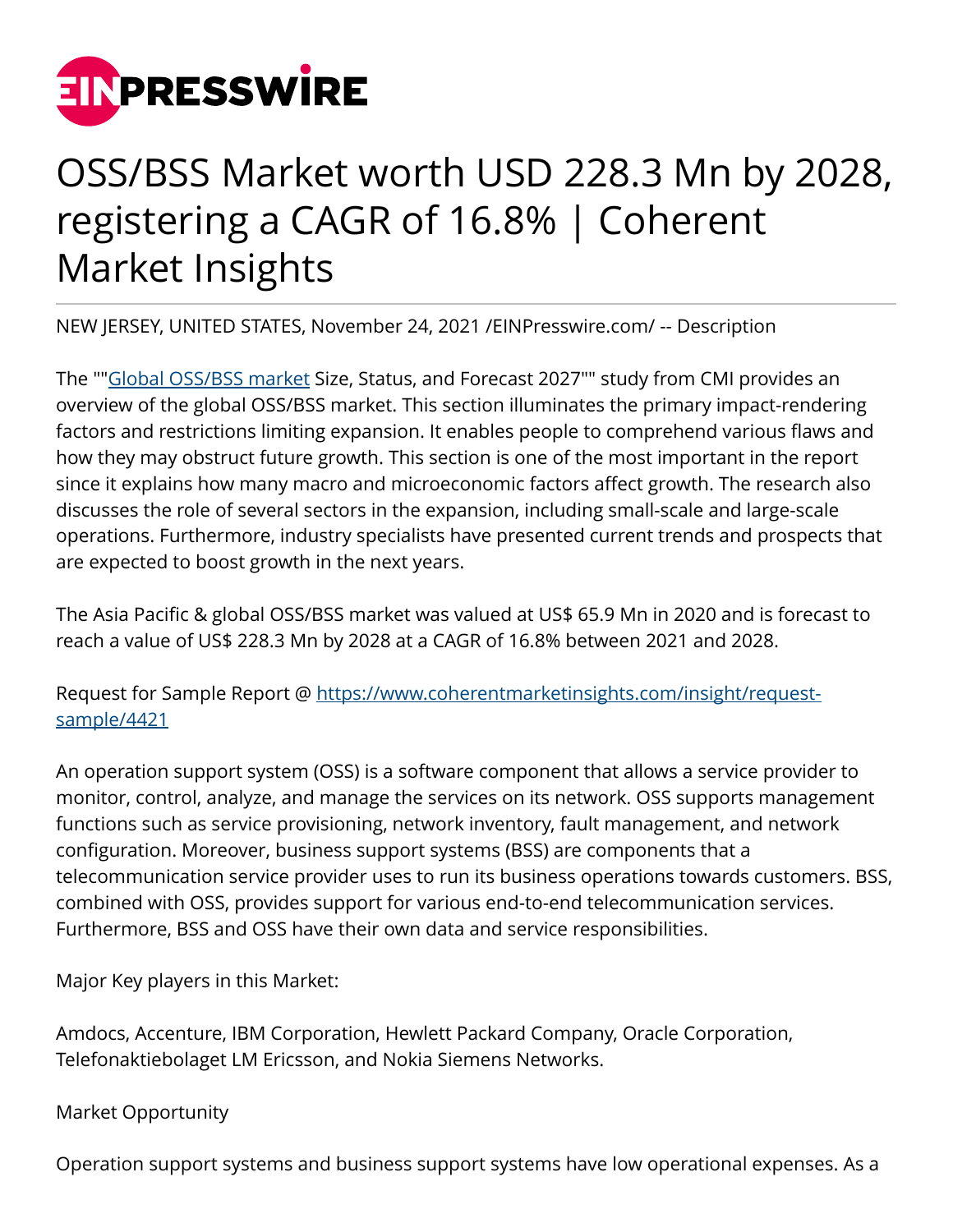result of this, many end users are inclined towards OSS/BSS solutions. Moreover, it offers various other features such as lower infrastructure cost, improved scalability, faster deployments, and enhanced productivity. Major companies in the market can capitalize on these opportunities by providing novel solutions and gain a competitive edge in the market.

## Segmental Analysis

Product and application segments have been included in the study. All of the items on the OSS/BSS market today have been recorded by the researchers. They've also cast light on significant players' new product releases and advancements. The researchers supplied revenue prediction numbers for the period 2021-2027 in the segmental study, depending on type and application. They also talked about each segment's growth rate and potential from 2021 to 2027.

## Regional Analysis

North America, Europe, Asia Pacific, Central and South America, as well as the Middle East and Africa, are among the major regions investigated in the research report. The experts in this section of the research have looked into a number of sectors that are contributing to the development and could provide manufacturers with profitable growth opportunities in the coming years. The research also includes sales and revenue forecast data for the years 2021- 2027 by area and country.

## Covered FAQ's:

What factors will limit the growth of the OSS/BSS market? In the OSS/BSS industry, which end-use segment will grow at the fastest CAGR? In the OSS/BSS market, who are the up-and-coming players? Is the OSS/BSS market very concentrated? Which factors are promoting the growth of the OSS/BSS market? What are the most recent OSS/BSS product innovations? In the OSS/BSS market, which product segment will be the most profitable? What reasons are causing the OSS/BSS market to become more competitive? What strategic actions have the players in the OSS/BSS industry taken? Which part of the country will see inactive growth?

Click the Link to Apply \$2000 Flat Discount @ <https://www.coherentmarketinsights.com/promo/buynow/4421>

Raj Shah Coherent Market Insights Pvt. Ltd. +1 206-701-6702 [email us here](http://www.einpresswire.com/contact_author/3203756)